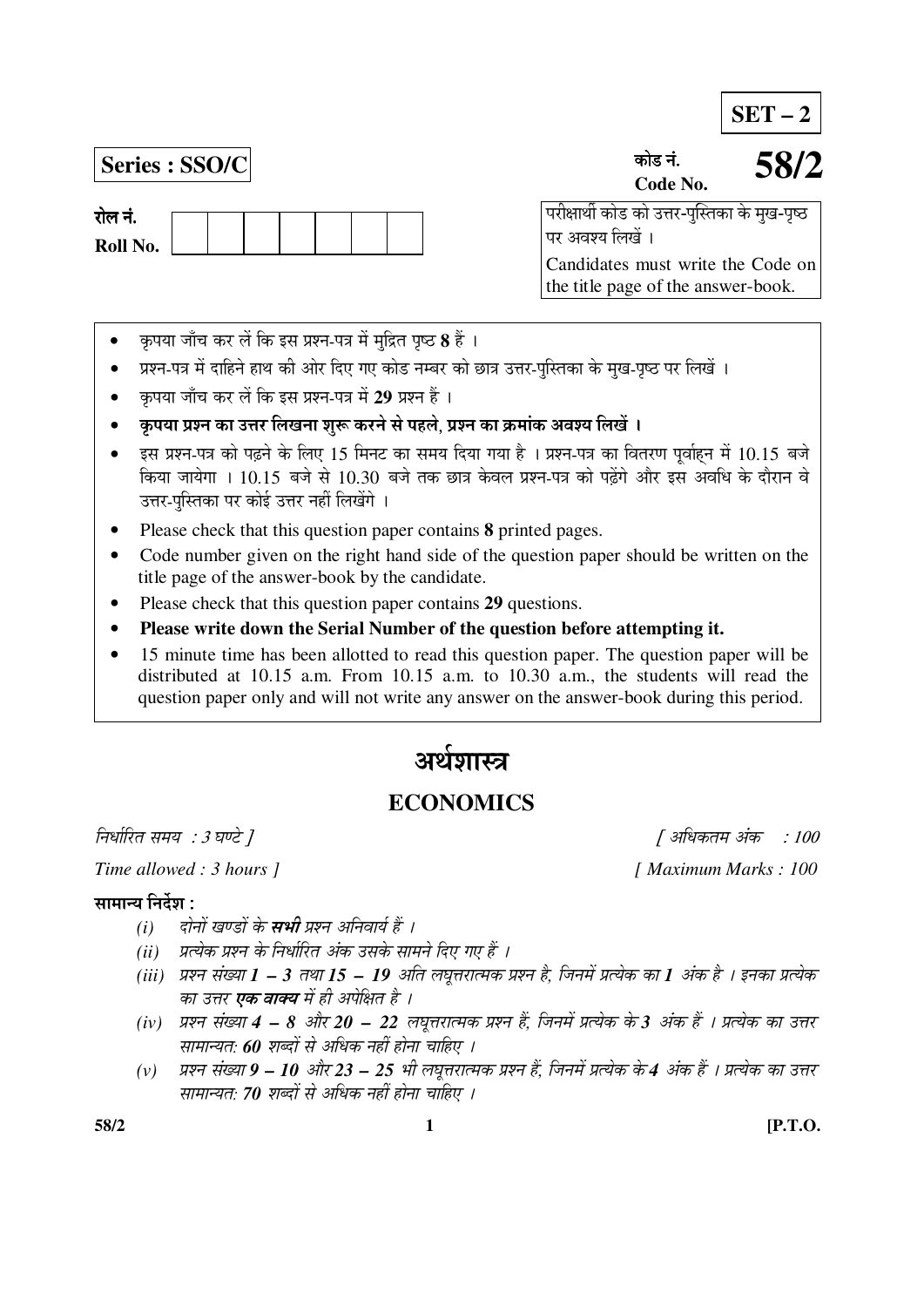- (vi) प्रश्न संख्या 11 14 और 26 29 दीर्घ उत्तरात्मक प्रश्न हैं, जिनमें प्रत्येक के 6 अंक हैं । प्रत्येक का उत्तर सामान्यत: **100** शब्दों से अधिक नहीं होना चाहिए ।
- (vii) उत्तर संक्षिप्त तथा तथ्यात्मक होने चाहिए तथा यथासंभव ऊपर दी गई शब्द सीमा के अंतर्गत ही दिए जाने चाहिए ।

#### **General Instructions :**

- *(i) All questions in both the sections are compulsory.*
- *(ii) Marks for questions are indicated against each question.*
- *(iii) Questions No. 1-3 and 15-19 are very short-answer questions carrying 1 mark each. They are required to be answered in one sentence each.*
- *(iv) Questions No. 4-8 and 20-22 are short-answer questions carrying 3 marks each. Answers to them should normally not exceed 60 words each.*
- *(v) Questions No. 9-10 and 23-25 are also short-answer questions carrying 4 marks each. Answers to them should normally not exceed 70 words each.*
- *(vi) Questions No. 11-14 and 26-29 are long-answer questions carrying 6 marks each. Answers to them should normally not exceed 100 words each.*
- *(vii) Answers should be brief and to the point and the above word limits should be adhered to as far as possible.*

## खण्ड – अ **SECTION – A**

- 1. स्वास्थ्य के लिए हानिकारक वस्तु  $x$  की माँग कम करने के लिए सरकार क्या आर्थिक उपाय कर सकती है ? 1 What economic measure can the Government take to reduce demand for commodity *x* which is harmful for health ?
- 2.  $\,$ उत्पादन की 4 इकाईयों की औसत स्थिर लागत ₹ 20 है । 5 इकाईयों की औसत परिवर्त्ती लागत ₹ 40 है । 5 ‡ÛúÖ‡ÔµÖÖë Ûúß †ÖîÃÖŸÖ »ÖÖÝÖŸÖ ×ÛúŸÖ®Öß Æîü ? (ÃÖÆüß ×¾ÖÛú»¯Ö "Öã×®Ö‹) **1**
	- (a) ₹ 20
	- (b)  $\bar{z}$  40
	- (c) ₹ 56
	- (d) ₹ 60

The average fixed cost at 4 units of output is  $\bar{\tau}$  20. Average variable cost at 5 units of output is  $\bar{\tau}$  40. Average cost of producing 5 units is : (Choose the correct alternative)

- $(a)$  ₹ 20
- (b)  $\bar{z}$  40
- $(c)$  ₹ 56
- (d) ₹ 60

**58/2 2**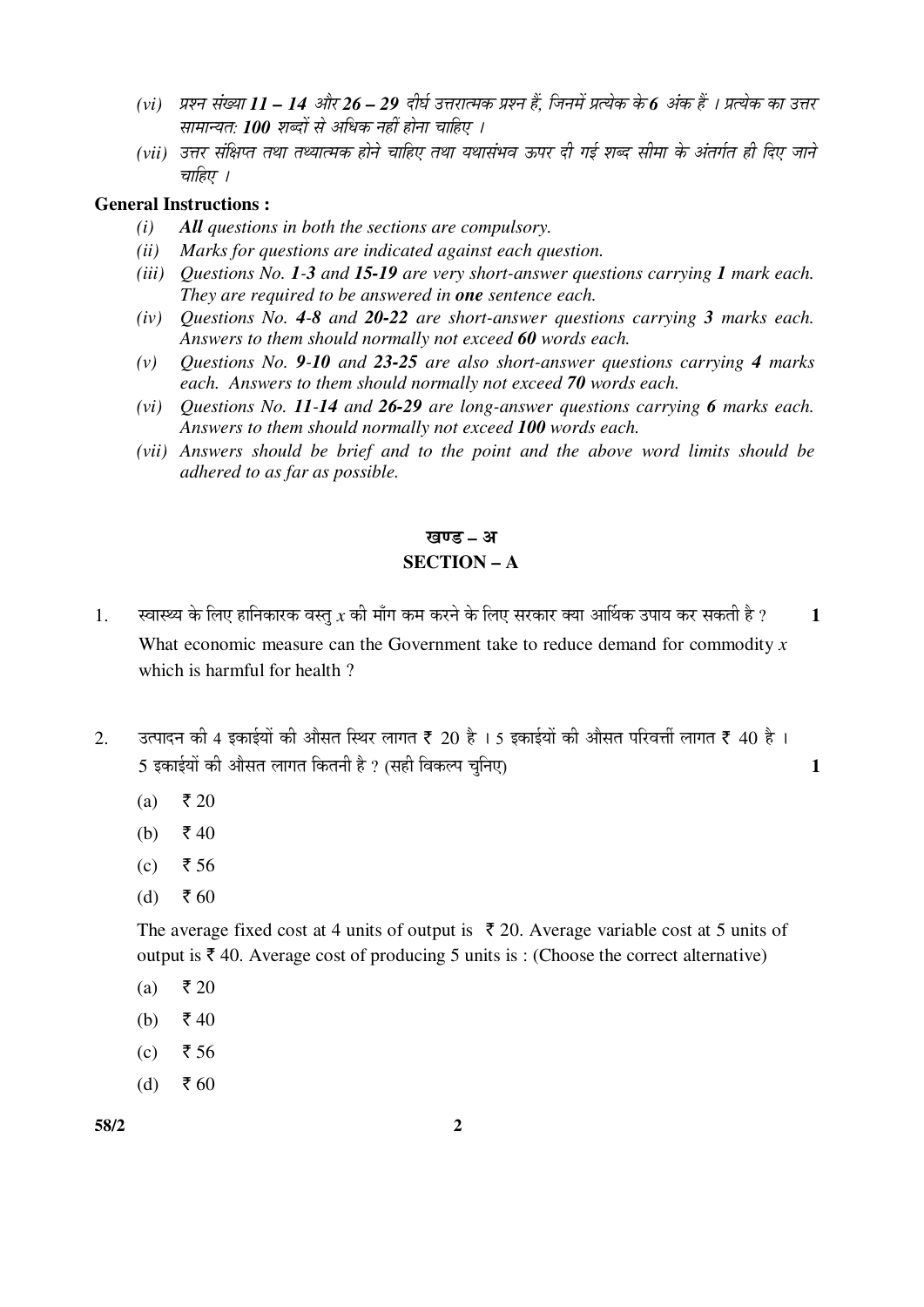

 $A$  बिन्दु पर माँग की कीमत लोच : (सही विकल्प चुनिए)

- (a)  $B$  पर माँग की लोच से कम है ।
- (b) B पर माँग की लोच के बराबर है।
- $(c)$  B पर माँग की लोच से अधिक है।
- $(d)$  1 से कम है ।

DD' is a demand curve, A and B are two points on it.



Price elasticity of demand at point A is : (Choose the correct alternative)

- (a) less than elasticity of demand at B.
- (b) equal to elasticity of demand at B.
- (c) greater than elasticity of demand at B.
- (d) less than 1.

4. 'ÛîúÃÖê ˆŸ¯ÖÖ¤ü®Ö Ûú¸ëü' Ûúß ÃÖ´ÖõÖÖ ÛúÖ ¾ÖÞÖÔ®Ö Ûúßו֋ … **3**  Describe the problem of 'how to produce'.

- 5. सरकार ने बहुत अधिक संख्या में विज्ञान और प्रौद्योगिकी संस्थान स्थापित किये हैं । इससे उत्पादन संभावना ÃÖß´ÖÖ (¾ÖÛÎú) ÛîúÃÖê ¯ÖϳÖÖ×¾ÖŸÖ ÆüÖêÝÖß ? ÃÖ´Ö—ÖÖ‡‹ … **3** The Government establishes a large number of Institutes of science and technology. How will it affect the production possibility frontier ? Explain. 6. '†×¬ÖÛúŸÖ´Ö Ûúß´ÖŸÖ ÃÖß´ÖÖ' Ûêú †£ÖÔ †Öî¸ü †Ö¾Ö¿µÖÛúŸÖÖ Ûúß ¾µÖÖܵÖÖ Ûúßו֋ … **3** 
	- Explain the meaning and need for 'maximum price-ceiling'.
- 7. कारक के बढ़ते प्रतिफल के अन्तर्गत कुल उत्पाद और सीमान्त उत्पाद में होने वाले परिवर्तनों की व्याख्या Ûúßו֋ … **3**  Explain the changes that take place in total product and marginal product under increasing returns to a factor.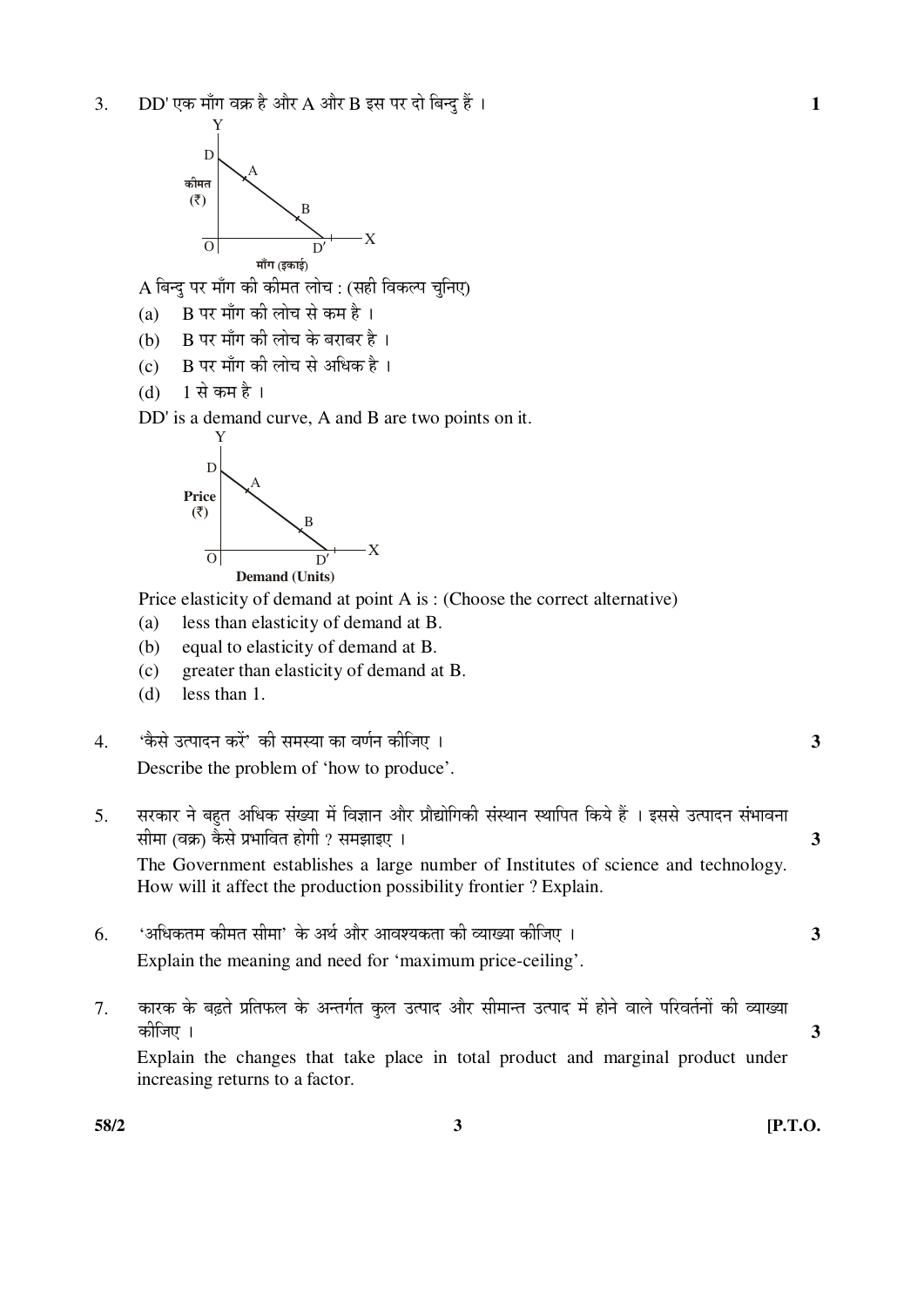8. अल्पाधिकार की 'फर्मों की परस्पर-निर्भरता' विशेषता की व्याख्या कीजिए । **3** 

 $\overline{a}$ 

पूर्ण प्रतियोगिता की 'सम उत्पाद' विशेषता की व्याख्या कीजिए ।

Explain the 'inter dependence of firms' feature of oligopoly.

## **OR**

Explain 'homogeneous products' feature of perfect competition.

- 9. 'माँग में परिवर्तन' और 'माँग-मात्रा में परिवर्तन' में क्या अन्तर होता है ? समझाइए । 4 Explain the difference between 'change in demand' and 'change in quantity demaned'.
- 10. एक संख्यात्मक उदाहरण की सहायता से ह्रासमान सीमांत प्रतिस्थापन दर का अर्थ समझाइए । 4

## †£Ö¾ÖÖ

एक उदाहरण की सहायता से ह्रासमान सीमान्त उपयोगिता के नियम की व्याख्या कीजिए ।

 Explain with the help of a numerical example, the meaning of diminishing marginal rate of substitution.

#### **OR**

Explain the Law of Diminishing Marginal Utility with the help of an example.

- 11. ÛúÖ¸üÞÖ ¤êüŸÖê Æãü‹ ²ÖŸÖÖ‡‹ ×Ûú ×®Ö´®Ö×»Ö×ÜÖŸÖ Ûú£Ö®Ö ÃÖÆüß Æîü µÖÖ ÝÖ»ÖŸÖ : **6**
	- (i) एक वस्तु की पुर्ति वक्र अन्य वस्तुओं की कीमत बढ़ने पर दायीं ओर खिसकती है ।
	- (ii) औसत लागत और औसत परिवर्तनशील लागत का अन्तर सदैव स्थिर रहता है ।

Giving reasons, state whether the following statements are true or false :

- (i) The supply curve of a good shifts to the right when prices of other goods rise.
- (ii) The difference between average cost and average variable cost is always constant.
- 12. एक दी हई वस्तु की माँग पर सम्बन्धित वस्तुओं की कीमतों में परिवर्तन के प्रभाव की व्याख्या कीजिए । 6 Explain the effect of the change in the prices of related goods on the demand for a given good.
- 13 एक वस्तु की माँग वक्र दायीं ओर खिसकने के उसकी संतुलन कीमत, माँग-मात्रा और पूर्ति-मात्रा पर प्रभावों की  $\frac{1}{2}$ ष्ठी व्याख्या एक रेखाचित्र की सहायता से कीजिए ।

 Explain with the help of a diagram the chain of effects of a rightward shift in demand curve of a good on its equilibrium price, quantity demanded and supplied.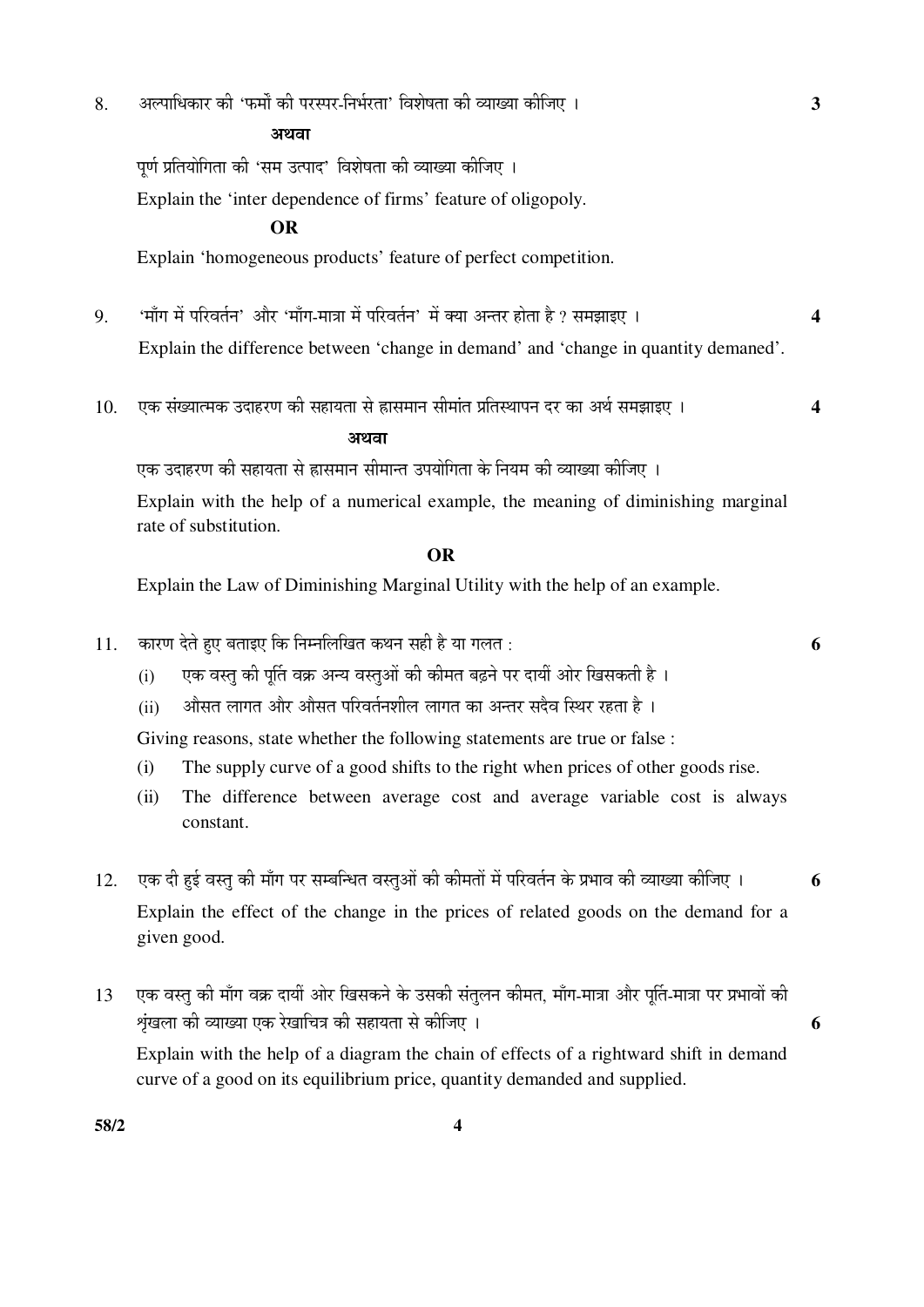एक वस्तु के माँग-आधिक्य का अर्थ समझाइए । इसके संतुलन कीमत पर प्रभावों की शृंखला की व्याख्या Ûúßו֋ … **6** 

 The following question is for **blind candidates** only in lieu of Q. No. **13**. Explain the meaning of excess demand of a good. Explain its chain of effects on equilibrium price.

- $14.$  निम्नलिखित का एक वस्तु की बाजार पर्ति पर प्रभाव समझाइए :  $\qquad \qquad \textbf{6}$ 
	- (i) आगतों की कीमतों में वृद्धि
	- (ii) प्रति इकाई कर में कमी

#### 3 स्थि**ता**

निम्नलिखित के बीच सम्बन्ध बताइए $\,$  :

- (आ) सीमान्त लागत और औसत परिवर्त्ती लागत
- (ब) कल लागत और सीमान्त लागत
- Explain the effect of the following on market supply of a good :
- (i) Increase in input prices
- (ii) Reduction in per unit tax

## **OR**

State the relationship between :

- (a) Marginal cost and average variable cost
- (b) Total cost and marginal cost

### खण्ड – ब

## **SECTION – B**

- 15. निम्नलिखित में से कौन सा प्राथमिक घाटे का सही माप है ? (सही विकल्प चुनिए) 1
	- $(a)$  राजकोषीय घाटे और राजस्व घाटे का अन्तर
	- $(b)$  राजस्व घाटे और ब्याज भुगतान का अन्तर
	- $(c)$  राजकोषीय घाटे और ब्याज भगतान का अन्तर
	- (d) पूँजीगत व्यय और राजस्व व्यय का अन्तर

Which of the following is a correct measure of primary deficit ?

- (Choose the correct alternative)
- (a) Fiscal deficit minus revenue deficit
- (b) Revenue deficit minus interest payments
- (c) Fiscal deficit minus interest payments
- (d) Capital expenditure minus revenue expenditure
- $16.$  सावधि जमाएँ क्या होती हैं ?  $1$

What are time deposits ?

**58/2 5 [P.T.O.**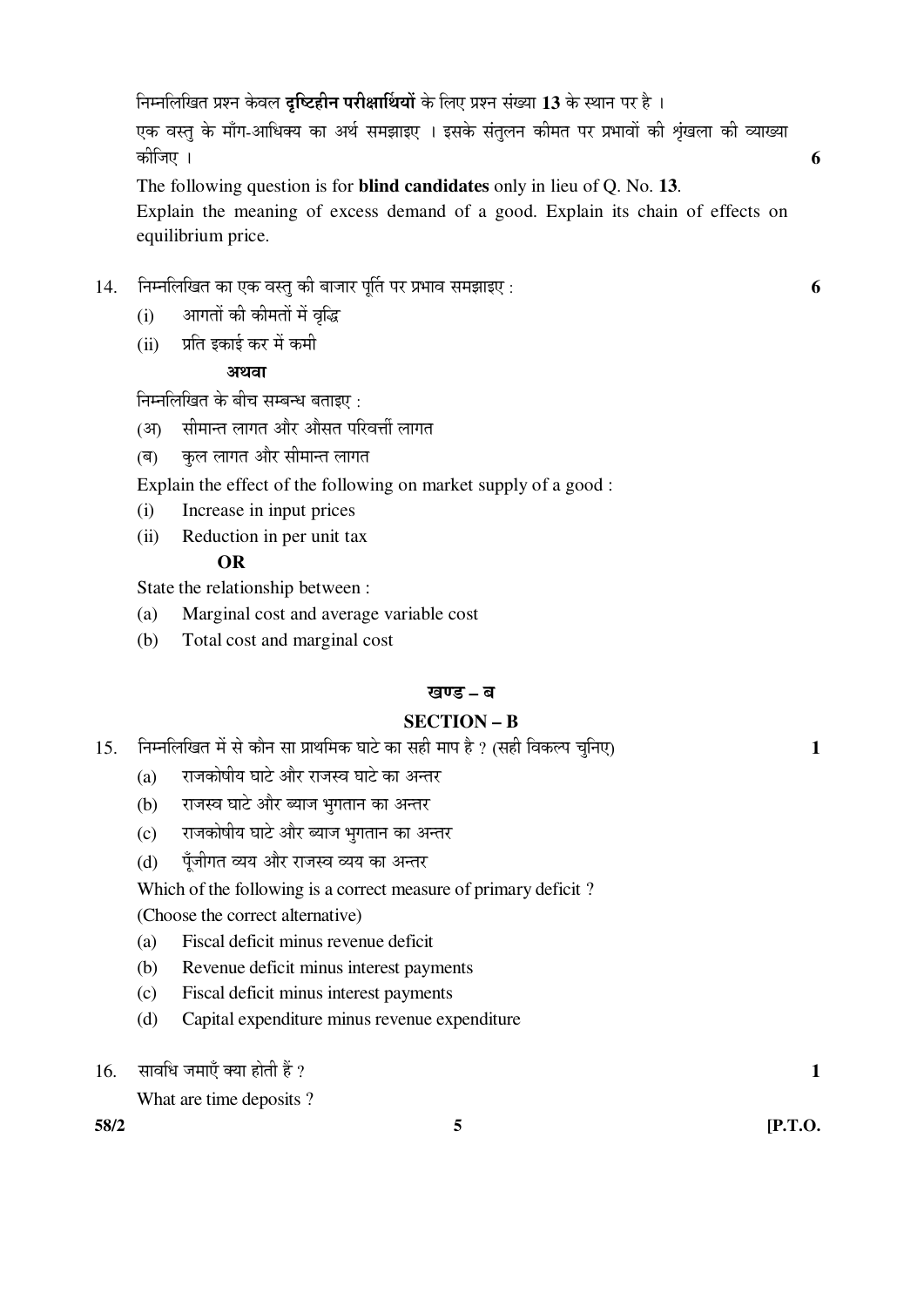|     | (a)                                                               | सम्पत्ति                                                                                              |              |  |  |  |
|-----|-------------------------------------------------------------------|-------------------------------------------------------------------------------------------------------|--------------|--|--|--|
|     | (b)                                                               | बचत                                                                                                   |              |  |  |  |
|     | (c)                                                               | निर्यात                                                                                               |              |  |  |  |
|     | (d)                                                               | लाभ                                                                                                   |              |  |  |  |
|     |                                                                   | Which of the following is a stock? (Choose the correct alternative)                                   |              |  |  |  |
|     | (a)                                                               | Wealth                                                                                                |              |  |  |  |
|     | (b)                                                               | Saving                                                                                                |              |  |  |  |
|     | (c)                                                               | <b>Exports</b>                                                                                        |              |  |  |  |
|     | (d)                                                               | Profits                                                                                               |              |  |  |  |
| 18. |                                                                   | निम्नलिखित में से कौन सी राजस्व प्राप्ति नहीं है ? (सही विकल्प चुनिए)                                 | $\mathbf{1}$ |  |  |  |
|     | (a)                                                               | ऋणों की वसूली                                                                                         |              |  |  |  |
|     | (b)                                                               | विदेशी अनुदान                                                                                         |              |  |  |  |
|     | (c)                                                               | सार्वजनिक उद्यमों के लाभ                                                                              |              |  |  |  |
|     | (d)                                                               | सम्पत्ति कर                                                                                           |              |  |  |  |
|     |                                                                   | Which of the following is not a revenue receipt? (Choose the correct alternative).                    |              |  |  |  |
|     | (a)                                                               | Recovery of loans                                                                                     |              |  |  |  |
|     | (b)                                                               | Foreign grants                                                                                        |              |  |  |  |
|     | (c)                                                               | Profits of public enterprises                                                                         |              |  |  |  |
|     | (d)                                                               | Wealth tax                                                                                            |              |  |  |  |
| 19. | मुद्रा पूर्ति का नियमन कौन करता है ? (सही विकल्प चुनिए)<br>1      |                                                                                                       |              |  |  |  |
|     | (a)                                                               | भारत सरकार                                                                                            |              |  |  |  |
|     | (b)                                                               | रिजर्व बैंक ऑफ इंडिया                                                                                 |              |  |  |  |
|     | (c)                                                               | वाणिज्यिक बैंक                                                                                        |              |  |  |  |
|     | (d)                                                               | योजना आयोग                                                                                            |              |  |  |  |
|     |                                                                   | Who regulates money supply? (Choose the correct alternative)                                          |              |  |  |  |
|     | (a)                                                               | Government of India                                                                                   |              |  |  |  |
|     | (b)                                                               | Reserve Bank of India                                                                                 |              |  |  |  |
|     | (c)                                                               | <b>Commercial Banks</b>                                                                               |              |  |  |  |
|     | (d)                                                               | <b>Planning Commission</b>                                                                            |              |  |  |  |
| 20. |                                                                   | विदेशी मुद्रा की माँग के कोई से <b>तीन</b> स्रोत लिखिए ।                                              | 3            |  |  |  |
|     |                                                                   | अथवा                                                                                                  |              |  |  |  |
|     |                                                                   | देशीय मुद्रा के 'अवमूल्यन और मूल्यह्रास' के अर्थ बताइए ।                                              |              |  |  |  |
|     | Describe any <b>three</b> sources of demand for foreign exchange. |                                                                                                       |              |  |  |  |
|     |                                                                   | <b>OR</b>                                                                                             |              |  |  |  |
|     |                                                                   | Give the meanings of 'devaluation and depreciation' of domestic currency.                             |              |  |  |  |
| 21. |                                                                   | एक अर्थव्यवस्था में बढ़ी हुई आय का 20 प्रतिशत बचा लिया जाता है । यदि निवेश में वृद्धि 10,000 होती है, |              |  |  |  |

17. ×®Ö´®Ö×»Ö×ÜÖŸÖ ´Öë ÃÖê ÛúÖî®Ö ÃÖÖ Ã™üÖòÛú Æîü ? (ÃÖÆüß ×¾ÖÛú»¯Ö "Öã×®Ö‹) **1**

ŸÖÖê †ÖµÖ ´Öë ×ÛúŸÖ®Öß ¾Öéרü ÆüÖêÝÖß ? ¯Ö׸üÛú»Ö®Ö Ûúßו֋ … **3** In an economy 20 percent of increased income is saved. How much will be the increase in income if investment increases by 10,000 ? Calculate.

**58/2 6**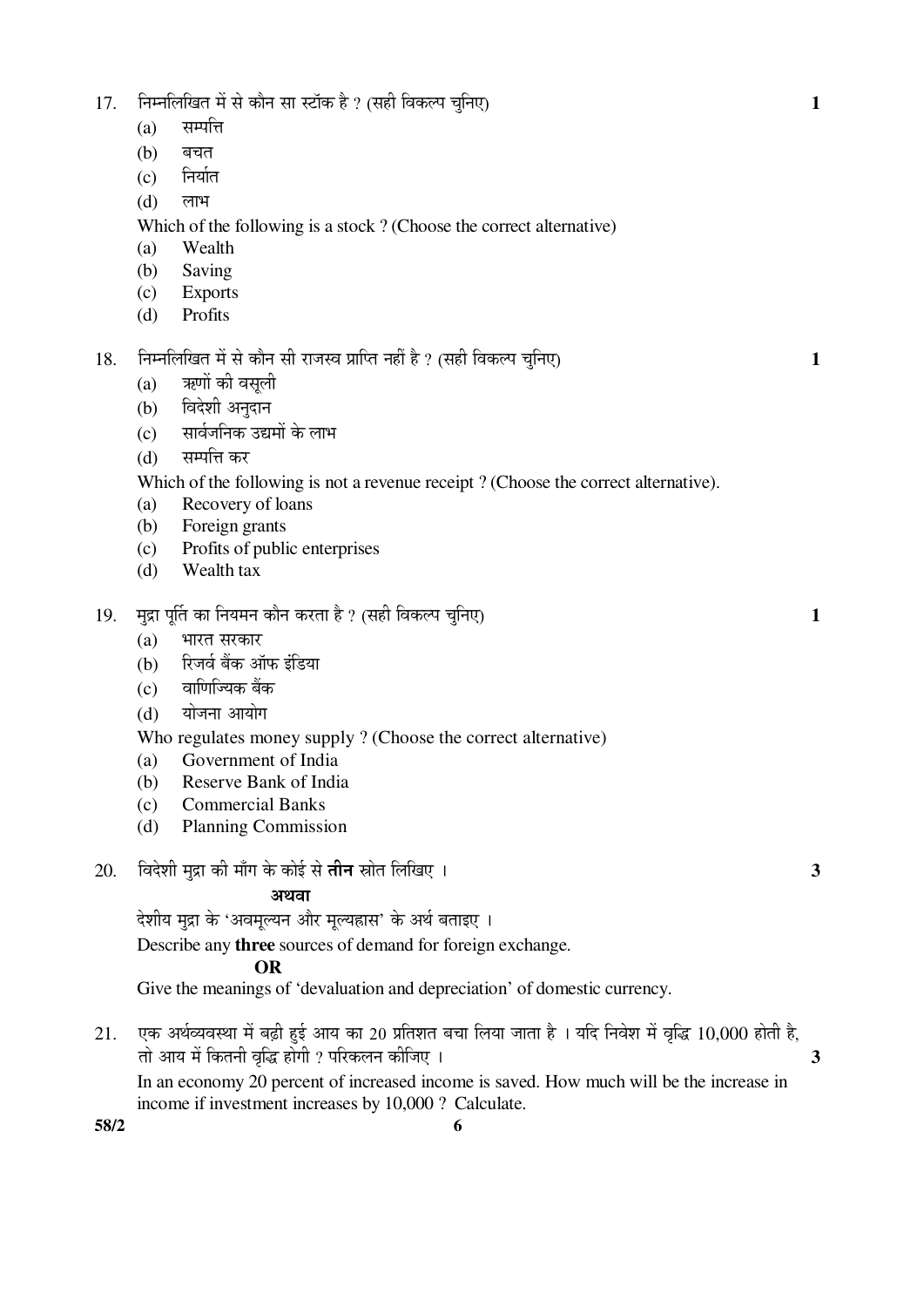22. †¬ÖÖê-¸üÖê•ÖÝÖÖ¸ü ÃÖÓŸÖã»Ö®Ö ÛúÖ †£ÖÔ ÃÖ´Ö—ÖÖ‡‹ … **3** 

Explain the meaning of under-employment equilibrium.

- 23. भुगतान संतुलन खाते के संदर्भ में बताइए कि निम्नलिखित कथन सही हैं या गलत हैं । अपने उत्तर के लिए ÛúÖ¸üÞÖ ¤üßו֋ … **4**
	- (i) विदेश में किए गए निवेश से प्राप्त लाभ को पूँजी खाते में दिखाया जाता है ।
	- $(iii)$  मशीनों के आयात को चालू खाते में दिखाया जाता है।

In the context of balance of payments account, state whether the following statements are true or false. Give reasons for your answer.

- (i) Profits received from investments abroad is recorded in capital account.
- (ii) Import of machines is recorded in current account.
- $24.$   $\hspace{1.5cm}$  आय के चक्रीय प्रवाह की व्याख्या कीजिए ।  $\hspace{1.5cm}$

#### अथवा

आय-विधि द्वारा राष्ट्रीय आय का मापन करते समय कौन सी कोई **चार** सावधानियाँ बरतनी चाहिए ?

Explain the circular flow of income.

#### **OR**

 What any **four** precautions should be taken while estimating national income by income method ?

25. ²ÖÖ•ÖÖ¸ü ´Öæ»µÖ ¯Ö¸ü ×®Ö¾Ö»Ö ´Öæ»µÖ ¾Öéרü ÛúÖ ¯Ö׸üÛú»Ö®Ö Ûúßו֋ : **4** 

|                                                   |                              | (₹ करोड़ों में) |  |  |
|---------------------------------------------------|------------------------------|-----------------|--|--|
| (i)                                               | मध्यवर्त्ती उपभोग            | 1000            |  |  |
| (ii)                                              | अचल पूँजी का उपभोग           | 50              |  |  |
| (iii)                                             | निवल अप्रत्यक्ष कर           | 150             |  |  |
| (iv)                                              | बिक्री                       | 2000            |  |  |
| (v)                                               | निर्यात                      | 200             |  |  |
| (vi)                                              | विदेशों को निवल कारक आय      | 100             |  |  |
| (vii)                                             | स्टॉक में परिवर्तन           | $(-)$ 50        |  |  |
| Calculate <b>net</b> value added at market price. |                              |                 |  |  |
|                                                   |                              | $(5$ in crores) |  |  |
| (i)                                               | Intermediate consumption     | 1000            |  |  |
| (ii)                                              | Consumption of fixed capital | 50              |  |  |
| (iii)                                             | Net indirect taxes           | 150             |  |  |
| (iv)                                              |                              |                 |  |  |
|                                                   | Sales                        | 2000            |  |  |
| (v)                                               | <b>Exports</b>               | 200             |  |  |
| (vi)                                              | Net factor income to abroad  | 100             |  |  |

**58/2 7 [P.T.O.**